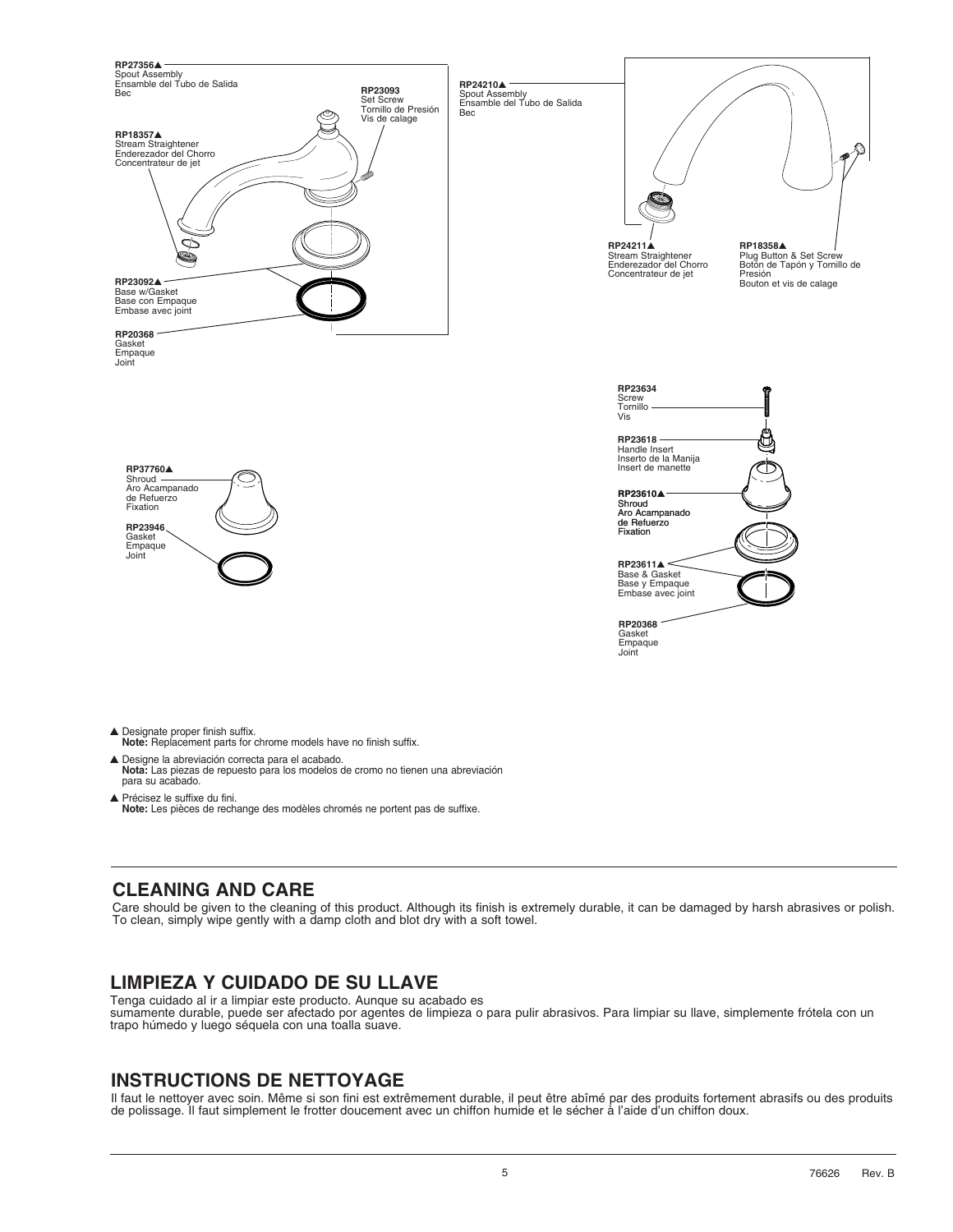#### **Limited Warranty on Brizo® Faucets**

#### **Parts and Finish**

All parts (other than electronic parts and batteries) and finishes of this Brizo<sup>®</sup> faucet are warranted to the original consumer purchaser to be free from defects in material and workmanship for as long<br>as the original consumer purchaser owns the home in which the faucet was first installed or, for<br>commercial users, for 5 ye

**Electronic Parts and Batteries (if applicable)**<br>Electronic parts (other than batteries), if any, of this Brizo<sup>®</sup> faucet are warranted to the original<br>consumer purchaser to be free from defects in material and workmanship date of purchase or, for commercial users, for one year from the date of purchase. No warranty is provided on batteries.

Delta Faucet Company will replace, FREE OF CHARGE, during the applicable warranty period, any part or finish that proves defective in material and/or workmanship under normal installation,<br>use and service. If repair or replacement is not practical, Delta Faucet Company may elect to<br>refund the purchase price in **remedies.** 

Delta Faucet Company recommends using a professional plumber for all installation and repair.<br>We also recommend that you use only genuine Brizo<sup>®</sup> replacement parts.

Delta Faucet Company shall not be liable for any damage to the faucet resulting from misuse, abuse, neglect or improper or incorrectly performed installation, maintenance or repair, including

failure to follow the applicable care and cleaning instructions. Replacement parts may be obtained by calling the applicable number below or by writing to: **In the United States and Mexico: <br>
Delta Faucet Company <b>Mexico:** Masco Can<br>
Product Service **Technical State** 

Delta Faucet Company Masco Canada Limited, Plumbing Group Product Service Technical Service Centre 55 E. 111th Street 350 South Edgeware Road Indianapolis, IN 46280 St. Thomas, Ontario, Canada N5P 4L1 1-877-345-BRIZO (2749) 1-877-345-BRIZO (2749) customerservice@deltafaucet.com customerservice@mascocanada.com

Proof of purchase (original sales receipt) from the original purchaser must be made available to<br>Delta Faucet Company for all warranty claims unless the purchaser has registered the product with<br>Delta Faucet Company. This

DELTA FAUCET COMPANY SHALL NOT BE LIABLE FOR ANY SPECIAL, INCIDENTAL OR<br>CONSEQUENTIAL DAMAGES (INCLUDING LABOR CHARGES) FOR BREACH OF ANY<br>EXPRESS OR IMPLIED WARRANTY ON THE FAUCET. Some states/provinces do not allow the exclusion or limitation of special, incidental or consequential damages, so these limitations and<br>exclusions may not apply to you. This warranty gives you special legal rights. You may also have<br>other rights which vary fro

This is Delta Faucet Company's exclusive written warranty and the warranty is not transferable. If you have any questions or concerns regarding our warranty, please view our Warranty FAQs at www.Brizo.com, email us at customerservice@deltafaucet.com or call us at the applicable number above.

© 2015 Masco Corporation of Indiana

**Garantía Limitada de las Llaves de Agua (grifos) Brizo®**

**Piezas y acabado**<br>Todas las giezas (excepto las piezas electrónicas y las pilas) y los acabados de esta llave de<br>agua Brizo® están garantizados al consumidor comprador original de estar libres de defectos en<br>material y fa

**Componentes electrónicos y pilas (si aplicable)**<br>Todas las piezas (salvo las pilas), si hay, de esta llave de agua Brizo<sup>®</sup> están garantizadas al con-<br>sumidor comprador original de estar libres de defectos en materiales y compra. No se garantizan las pilas.

Delta Faucet Company reemplazará, SIN CARGO, durante el período de garantía aplicable, cual-<br>quier pieza o acabado que pruebe tener defectos de material y/o fabricación bajo la instalación,<br>uso y servicio normal. Si la rep la opción de reembolsarle su dinero por la cantidad del precio de compra a cambio de la devolución del producto. **Estos son sus únicos recursos.** 

Delta Faucet Company recomienda que use los servicios de un plomero profesional para todas las instalaciones y reparaciones. También le recomendamos que utilice sólo las piezas de repuesto<br>originales de Brizo®.

Delta Faucet Company no será responsable por cualquier daño a la llave de agua que resulte del<br>mal uso, abuso, negligencia o mala instalación o mantenimiento o reparación incorrecta, incluy-<br>endo el no seguir los cuidados

escribiendo a: **En los Estados Unidos y México: En Canadá:**

customerservice@deltafaucet.com customerservice@mascocanad

Las piezas de repuesto se pueden obtener llamando al número correspondiente más abajo, o Encirco Euration Company<br>Delta Faucet Company Masco Canada Limited, Plumbing Group<br>Product Service Product Service<br>
55 E. 111th Street<br>
161anapolis, IN 46280<br>
161anapolis, IN 46280<br>
1610 St. Thomas, Ontario, Canada N5P 4L1<br>
1617-345-BRIZO (2749)<br>
1618-77-345-BRIZO (2749)

La prueba de compra (recibo original) del comprador original debe ser disponible a Delta Faucet Company para todos los reclamos a menos que el comprador haya registrado el producto con<br>Delta Faucet Company. Esta garantía le aplica sólo a las llaves de agua de Brizo<sup>®</sup> fabricadas<br>después del 1 de enero 1995 e instalad

DELTA FAUCET COMPANY NO SE HACE RESPONSABLE POR CUALQUIER DAÑO<br>ESPECIAL, INCIDENTAL O CONSECUENTE (INCLUYENDO LOS GASTOS DE MANO DE<br>OBRA) POR EL INCUMPLIMIENTO DE CUALQUIER GARANTÍA EXPRESA O IMPLÍCITA DE<br>LA LLAVE DE AGUA. especiales, incidentales o consecuentes, por lo que estas limitaciones y exclusiones pueden no<br>aplicarle a usted. Esta garantía le otorga derechos legales. Usted también puede tener otros<br>derechos que varían de estado/prov

Esta es la garantía exclusiva por escrito de Delta Faucet Company y la garantía no es transferible. Si usted tiene alguna pregunta o inquietud acerca de nuestra garantía, por favor, vea nuestra<br>sección de preguntas frecuentes FAQ sobre la garantía en www.Brizo.com, también puede<br>enviarnos un correo electrónico a customer corresponda anteriormente incluido.

© 2015 Masco Corporación de Indiana

#### **Garantie limitée des robinets Brizo®**

#### **Pièces et finis**

Toutes les pièces (à l'exception des composants électroniques et des piles) et tous les finis de ce<br>robinet Brizo<sup>®</sup> sont protégés contre les défectuosités du matériau et les vices de fabrication par une garantie qui est consentie au premier acheteur et qui demeure valide tant que celui-ci demeure propriétaire de la maison dans laquelle le robinet a été installé. Dans le cas d'une utilisation com-merciale, la garantie est de 5 ans à compter de la date d'achat.

## **Composants électroniques et piles (le cas échéant)**

Si ce robinet Brizo<sup>60</sup> comporte des composants électroniques, ces composants (à l'exception des<br>piles) sont protégés contre les défectuosités du matériau et les vices de fabrication par une garan-<br>tie consentie au premier le cas d'une utilisation commerciale, la garantie est d'un an à compter de la date d'achat. Aucune garantie ne couvre les piles.

Delta Faucet Company remplacera, GRATUITEMENT, pendant la période de garantie applicable, toute pièce ou tout fini qui présentera une défectuosité du matériau et/ou un vice de fabrication<br>pour autant que le robinet ait été installé, utilisé et entretenu normalement. S'il est impossible de<br>réparer ou de remplace

Delta Faucet Company recommande de confier l'installation et la réparation à un plombier pro-<br>fessionnel. Nous vous recommandons également d'utiliser uniquement des pièces de rechange<br>authentiques Brizo®.

Delta Faucet Company se dégage de toute responsabilité à l'égard des dommages causés au<br>robinet en raison d'un mauvais usage, d'un usage abusif, de la négligence ou de l'utilisation d'une<br>méthode d'installation, de mainten les dommages résultant du non-respect des instructions de nettoyage et d'entretien applicables.

Pour obtenir des pièces de rechange, veuillez appeler au numéro applicable ci-dessous ou écrire à l'adresse applicable ci-dessous.

**Aux États-Unis et au Mexique : Au Canada:** Delta Faucet Company<br>
Product Service<br>
Product Service<br>
Product Service<br>
Product Service Product Service<br>55 E. 111th Street 15 Centre 10 South Edgeware Road<br>Indianapolis, IN 46280 St. Thomas, Ontario, Canada N5P 4L1<br>1-877-345-BRIZO (2749) 1-877-345-BRIZO (2749)

customerservice@deltafaucet.com customerservice@mascocanada.com

La preuve d'achat (reçu original) du premier acheteur doit être présentée à Delta Faucet Company pour toutes les demandes en vertu de la garantie, sauf si le produit a été enregistré auprès de Delta<br>Faucet Company. La présente garantie s'applique uniquement aux robinets Brizo<sup>®</sup> fabriqués après<br>le 1er janvier 1995 et

DELTA FAUCET COMPANY SE DEGAGE DE TOUTE RESPONSABILITE A L'EGARD DES<br>DOMMAGES PARTICULIERS, CONSÉCUTIFS OU INDIRECTS (Y COMPRIS LES FRAIS DE<br>MAIN-D'OEUVRE) QUI POURRAIENT RÉSULTER DE LA VIOLATION D'UNE GARANTIE<br>IMPLICITE O il est interdit de limiter ou d'exclure la responsabilité à l'égard des dommages particuliers, consécutifs<br>ou indirects, les limites et les exclusions susmentionnées ne s'appliquent pas. La présente garantie<br>vous donne des

La présente garantie écrite est la garantie exclusive offerte par Delta Faucet Company et elle n'est pas transférable.

Si vous avez des questions ou des préoccupations en ce qui concerne notre garantie, veuillez consulter la page Warranty FAQs à www.Brizo.com, faire parvenir un courriel à customerservice@ deltafaucet.com ou nous appeler au numéro applicable.

© 2015 Division de Masco Indiana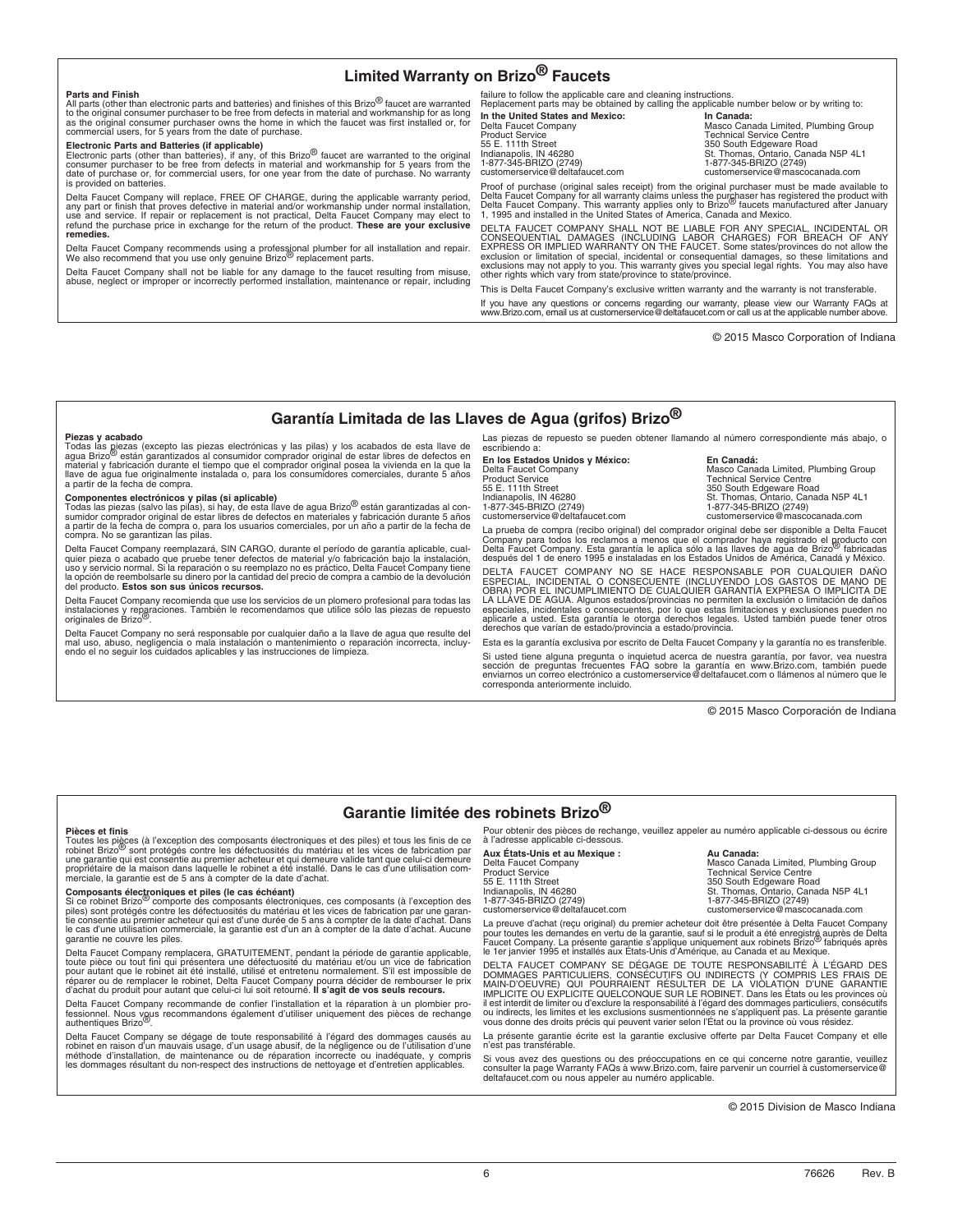# **BRIZO**



**TWO HANDLE ROMAN TUB TRIM**

**LLAVE Y SUS ACCESORIOS PARA BA—ERA ROMANA DE DOS MANIJAS (MANERALES)**

**ACCESSOIRES DE FINITION DE ROBINET À DEUX POIGNÉES POUR BAIN ROMAIN**

AF

Models/Modelos/Modéles 6711, 6720, & 6726 Series/Series/Seria

**Write purchased model number here. Escriba aquí el número del modelo comprado. Inscrivez le numéro de modèle ici.**

## **You may need/Usted puede necesitar/Articles dont vous pouvez avoir besoin:**

Siya<br>Si

#### 1/8" (3.17mm) 1/8 po

### **For easy installation of your Brizo® faucet you will need:**

- To **READ ALL** the instructions completely before beginning.
- To **READ ALL** warnings, care, and maintenance information.
- To complete the deck and valve rough-in prior to installing this trim kit.

#### **Para instalación fácil de su llave Brizo® usted necesitará:**

- **LEER TODAS** las instrucciones completamente antes de empezar.
- **LEER TODOS** los avisos, cuidados, e información de mantenimiento.
- Para completar el borde y la instalación de válvulas dentro de las paredes previa a la instalación de la llave y sus accesorios.

#### **Pour installer votre robinet Brizo® facilement, vous devez:**

- **LIRE TOUTES** les instructions avant de débuter;
- **LIRE TOUS** les avertissements ainsi que toutes les instructions de nettoyage et d'entretien;
- Installez le corps du robinet et terminez le pourtour du bain avant de poser les accessories de finition.

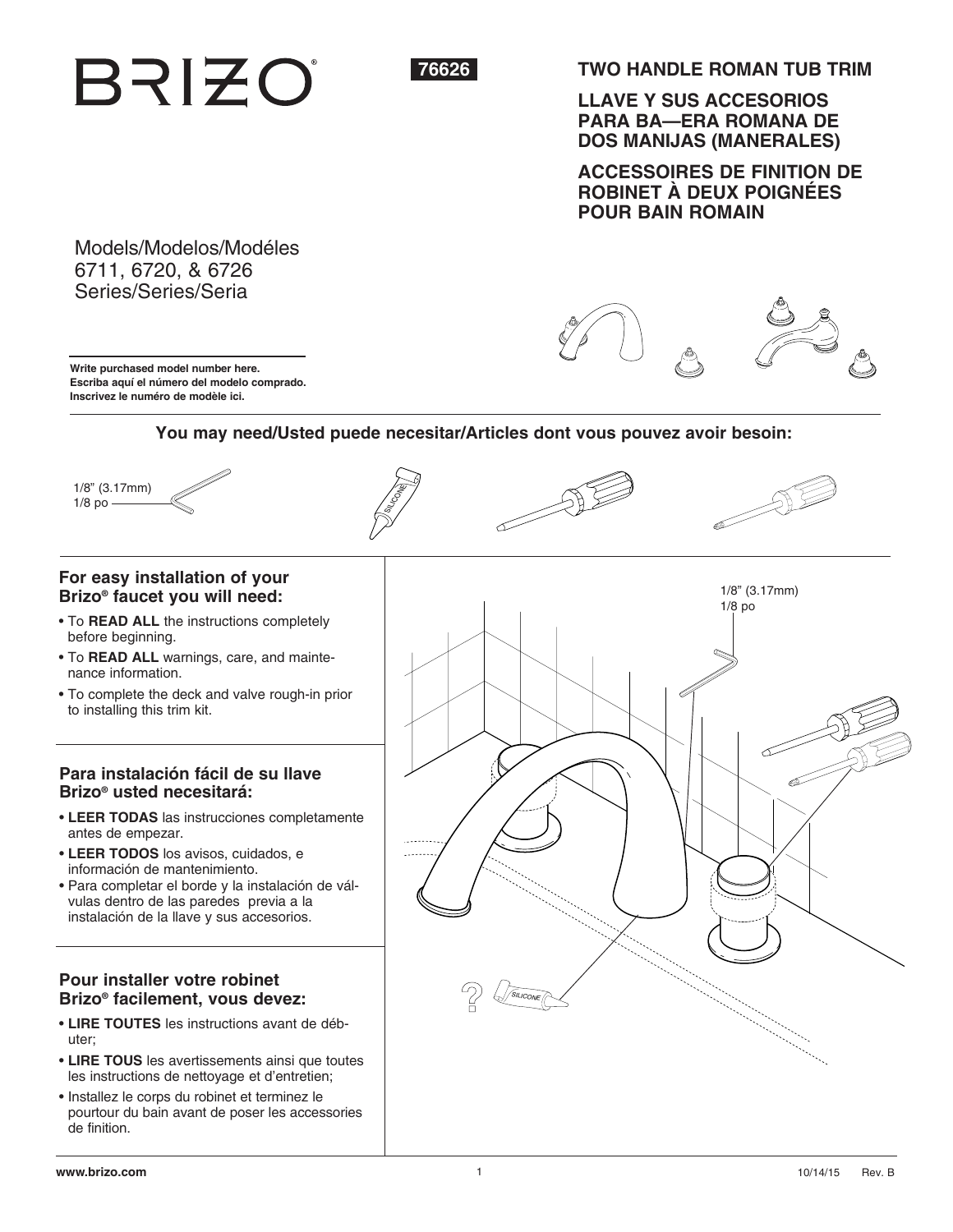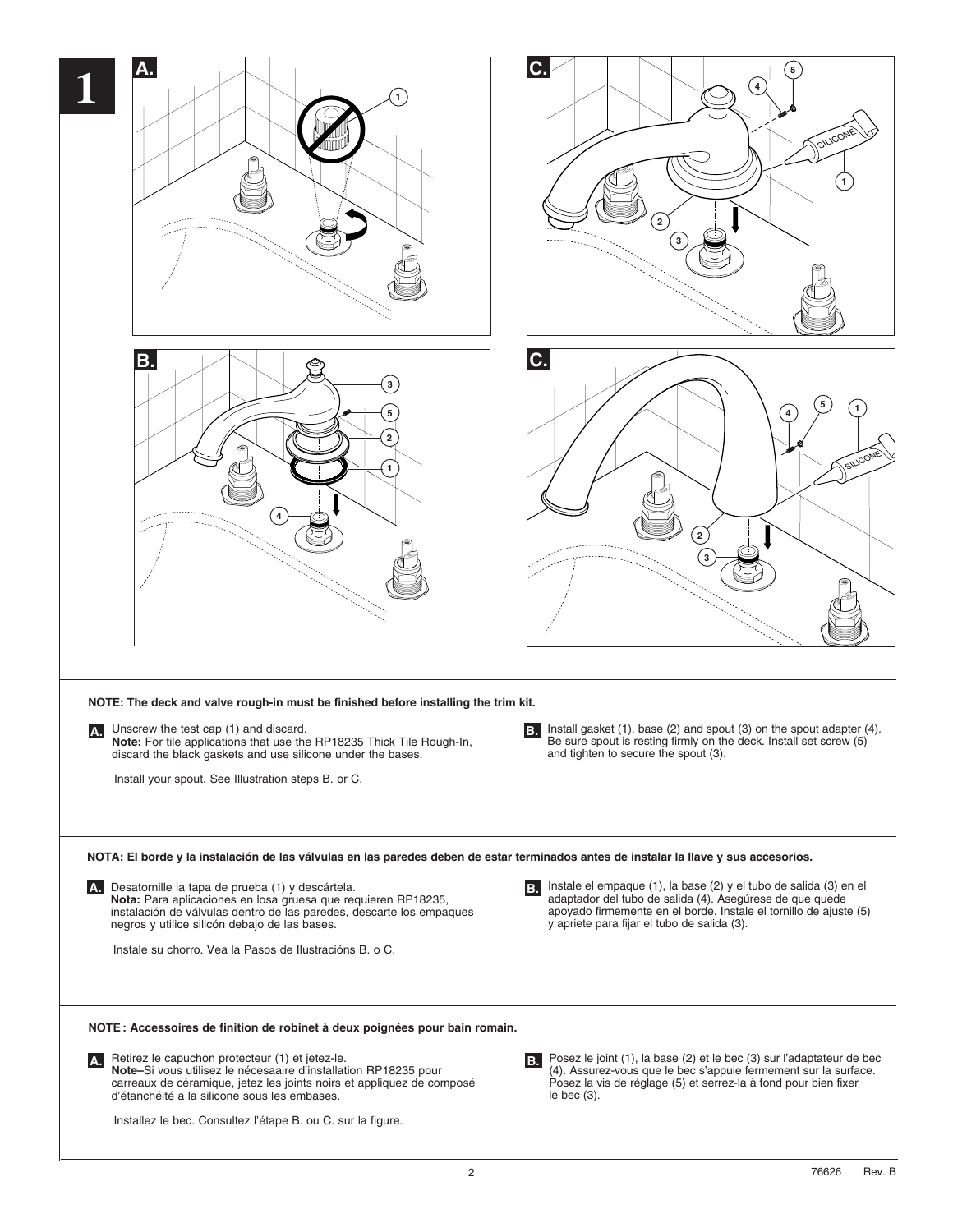| C.<br>4<br>SILICONE<br>$2 \frac{1}{2}$<br>3<br>SILICONE<br>2<br>$\mathbf 3$                                                                                                                                                                                                                                                                                                               |                                                                                                                                                                                                                                                                                                                                                                                                                                                                                                                                                                          |
|-------------------------------------------------------------------------------------------------------------------------------------------------------------------------------------------------------------------------------------------------------------------------------------------------------------------------------------------------------------------------------------------|--------------------------------------------------------------------------------------------------------------------------------------------------------------------------------------------------------------------------------------------------------------------------------------------------------------------------------------------------------------------------------------------------------------------------------------------------------------------------------------------------------------------------------------------------------------------------|
| Using silicone sealant (1) under the spout (2), install the spout<br>$\mathbf{C}$<br>on the spout adapter (3). Be sure the spout is resting firmly on<br>the deck.<br>Install the set screw (4) and tighten to secure the spout (2).<br>Insert the plug button (5). Remove the excess sealant.                                                                                            | A Install handles. NOTE: If either handle does not rotate the correct direction,<br>do the following:<br>1. Be sure that the end valves are installed correctly (with the Hot valve on the LEFT<br>and both inlet tubes installed AWAY from the spout).<br>2. Turn off the water supplies and remove the handle, bonnet nut, and stem unit.<br>3. Refer to the Maintenance Section (page 4) for correct stem unit orientation<br>and re-assemble.                                                                                                                        |
| Utilizando sellador de silicón (1) debajo del tubo de salida (2),<br>$\mathbf{C}$ .<br>instale este tubo en el adaptador del tubo de salida (3).<br>Asegúrese que el tubo de salida esté apoyandose firmemente en<br>el borde.<br>Instale el tornillo de ajuste (4) y apriete para asegurar el tubo<br>de salida (2). Instroduzca el botón del tapón (5). Quite el exceso<br>de sellador. | A. Instale las llaves. NOTA: Si cualquiera de las manijas/manerales no gira en<br>la dirección correcta, haga lo siguiente:<br>1. Asegúrese de que las válvulas finales estén instaladas correctamente (con la<br>válvula caliente en la izquierda y ambos tubos de entrada estén instalados AL<br>CONTRARIO del tubo de salida).<br>2. Cierre los suministros de agua y quite la manija, capuchón, y la unidad<br>de la espiga.<br>3. Vea la Sección de Mantenimiento (página 4) para obtener la orientación correcta<br>de la unidad de la espiga y ensamble de nuevo. |
| Appliquez du composé d'étanchéité à la silicone (1) sous le<br>$\mathbf{c}$ .<br>bec (2), puis montez celui-ci bec sur l'adaptateur (3) du bec.<br>Appuyez le bec solidement sur le pourtour du bain.<br>Montez la vis de blocage (4) et serrez-la pour immobiliser le bec<br>(2). Bouchez le trou à l'aide de capuchon (5). Enlevez le surplus<br>de composé d'étanchéité.               | A. Montez les poignées. NOTE: Si une des poignées ne tourne pas dans le bon sens,<br>faites ce qui suit:<br>1. Assurez-vous que les soupapes sont installées correctement (la soupape d'eau<br>chaude se trouve à GAUCHE et les deux tubes d'entrée sont du côté OPPOSÉ<br>à celui du bec).<br>2. Coupez l'alimentation en eau et enlevez la poignée, le chapeau fileté<br>et l'obturateur.<br>3. Consultez la section "Entretien" (page 4) pour corriger l'orientation de<br>l'obturateur, puis reposez les éléments.                                                   |